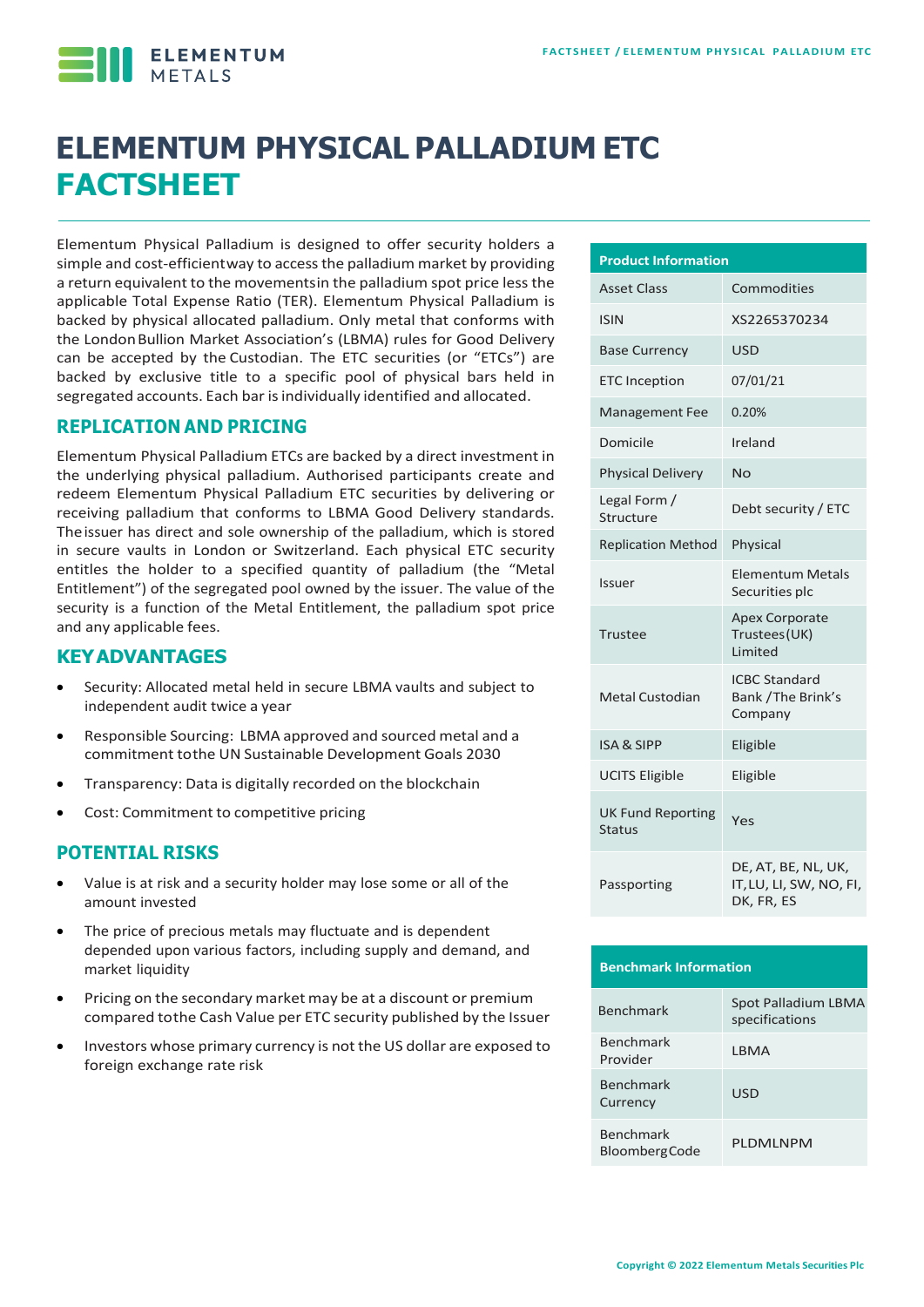

## **PALLADIUM SPOT PRICE (USD/OZ)**



#### **PERFORMANCE SUMMARY**

| <b>Performance Summary</b>       | 1M         | ЗM        | YTD       | '1 Y      |
|----------------------------------|------------|-----------|-----------|-----------|
| Elementum Physical Palladium ETC | $-17.80\%$ | $-15.75%$ | $-2.15%$  | $-32.11%$ |
| <b>Benchmark</b>                 | $-17.79%$  | $-15.71%$ | $-2.08\%$ | $-31.97%$ |

Performance for periods under one year is cumulative and over one year is annualised

### **LISTING INFORMATION**

| <b>Exchange</b>    | <b>Trading</b><br>Currency | Exchange<br><b>Ticker</b> | <b>Bloomberg</b><br>Code | <b>RIC</b>    | <b>SEDOL</b>   | <b>ISIN</b>          | WKN /<br>Valor | Listing<br><b>Date</b> |
|--------------------|----------------------------|---------------------------|--------------------------|---------------|----------------|----------------------|----------------|------------------------|
| Xetra              | <b>EUR</b>                 | 0 <sub>IID</sub>          | OIID GY                  | OIIDG.DE      |                | XS2265370234         | A3GNPY         | 18/01/21               |
| <b>LSE</b>         | <b>USD</b>                 | <b>TPAL</b>               | <b>TPAL LN</b>           | <b>TPAL.L</b> | <b>BMYCKK5</b> | XS2265370234         |                | 20/01/21               |
| <b>LSE</b>         | <b>GBX</b>                 | <b>TPDS</b>               | <b>TPDS LN</b>           | <b>TPDS.L</b> |                | BKQMVZ1 XS2265370234 |                | 09/04/21               |
| <b>SIX</b>         | <b>CHF</b>                 | <b>TPAL</b>               | <b>TPAL SW</b>           | <b>TPAL.S</b> |                | XS2265370234         | 58847495       | 15/06/21               |
| <b>B.</b> Italiana | <b>EUR</b>                 | <b>TPAL</b>               | <b>TPAL IM</b>           | TPAL.MI       |                | XS2265370234         |                | 17/06/21               |